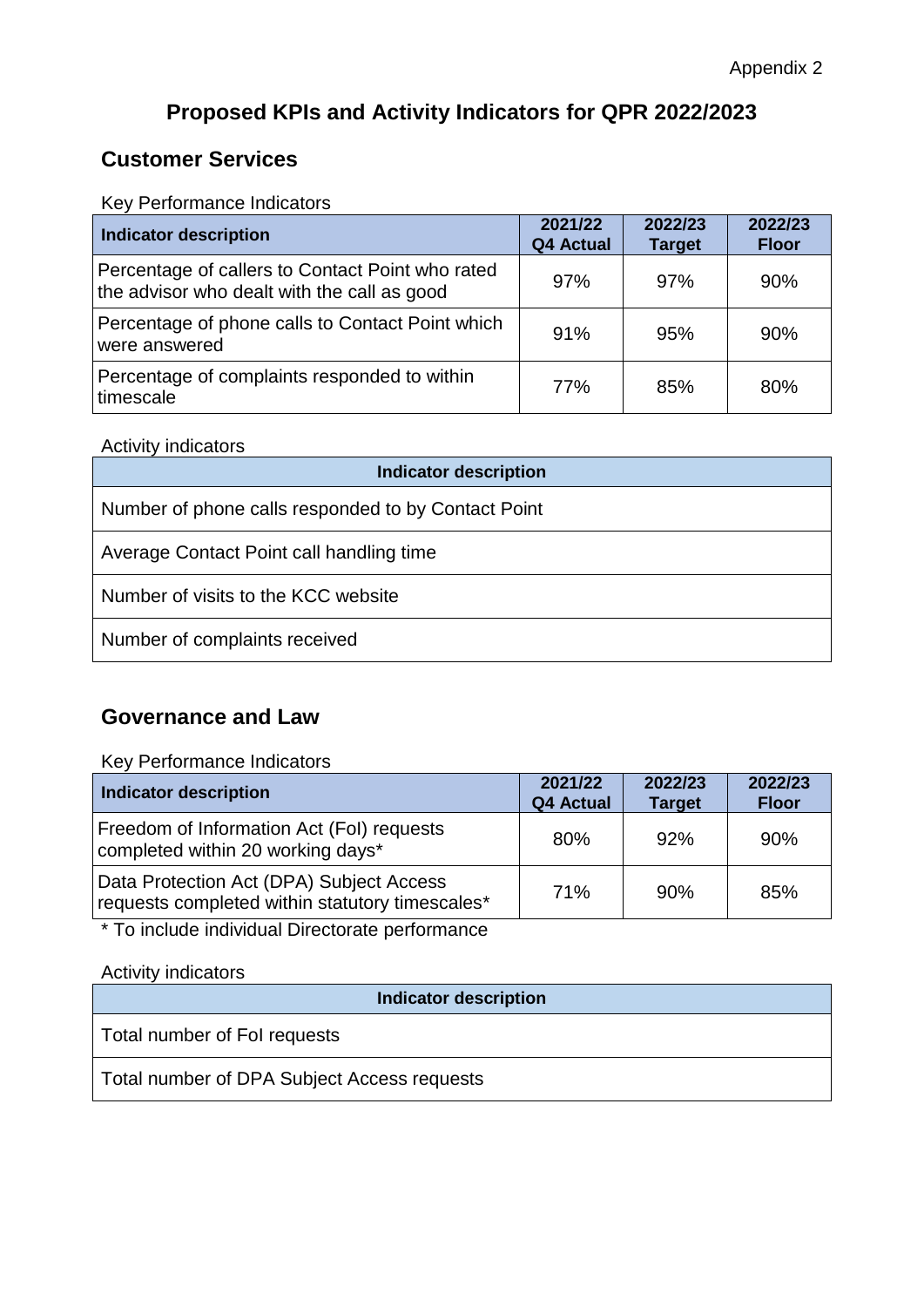# **Economic Development & Communities**

Key Performance Indicators

| <b>Indicator description</b>                                         | 2021/22<br>Q4 Actual | 2022/23<br><b>Target</b> | 2022/23<br><b>Floor</b> |
|----------------------------------------------------------------------|----------------------|--------------------------|-------------------------|
| Number of homes brought back to market<br>through No Use Empty       | 428                  | 400                      | 350                     |
| Developer contributions received as a percentage<br>of amount sought | 65%                  | 98%                      | 85%                     |

### Activity indicators

| <b>Indicator description</b>                                            |
|-------------------------------------------------------------------------|
| Total number of physical visits to Kent libraries                       |
| Total number of book issues from Kent libraries (e-issues and physical) |

# **Environment and Transportation**

Key Performance Indicators

| <b>Indicator description</b>                                                                                           | 2021/22<br><b>Q4 Actual</b> | 2022/23<br><b>Target</b> | 2022/23<br><b>Floor</b> |
|------------------------------------------------------------------------------------------------------------------------|-----------------------------|--------------------------|-------------------------|
| Percentage of routine potholes repaired in 28<br>days                                                                  | 94%                         | 90%                      | 80%                     |
| Percentage of routine highway repairs reported<br>by residents completed within 28 days                                | 90%                         | 90%                      | 80%                     |
| Emergency incidents responded to within 2 hours<br>of notification (%)                                                 | 99%                         | 98%                      | 95%                     |
| Percentage of satisfied callers for Kent Highways<br>100 call back survey                                              | 98%                         | 95%                      | 85%                     |
| Percentage of municipal waste recycled or<br>converted to energy and not taken to landfill                             | 99.8%                       | 99%                      | 95%                     |
| GHG emissions (KCC estate/services and Traded<br>Companies) in tonnes, to measure progress<br>towards Net Zero by 2030 | 16,744                      | 15,000                   | 16,500                  |

### Activity indicators

#### **Indicator description**

Number of Highways enquiries raised for action

Highways enquiries work in progress (Routine and Programmed works)

Number of Street work permit requests

Total municipal tonnage collected (rolling 12 month)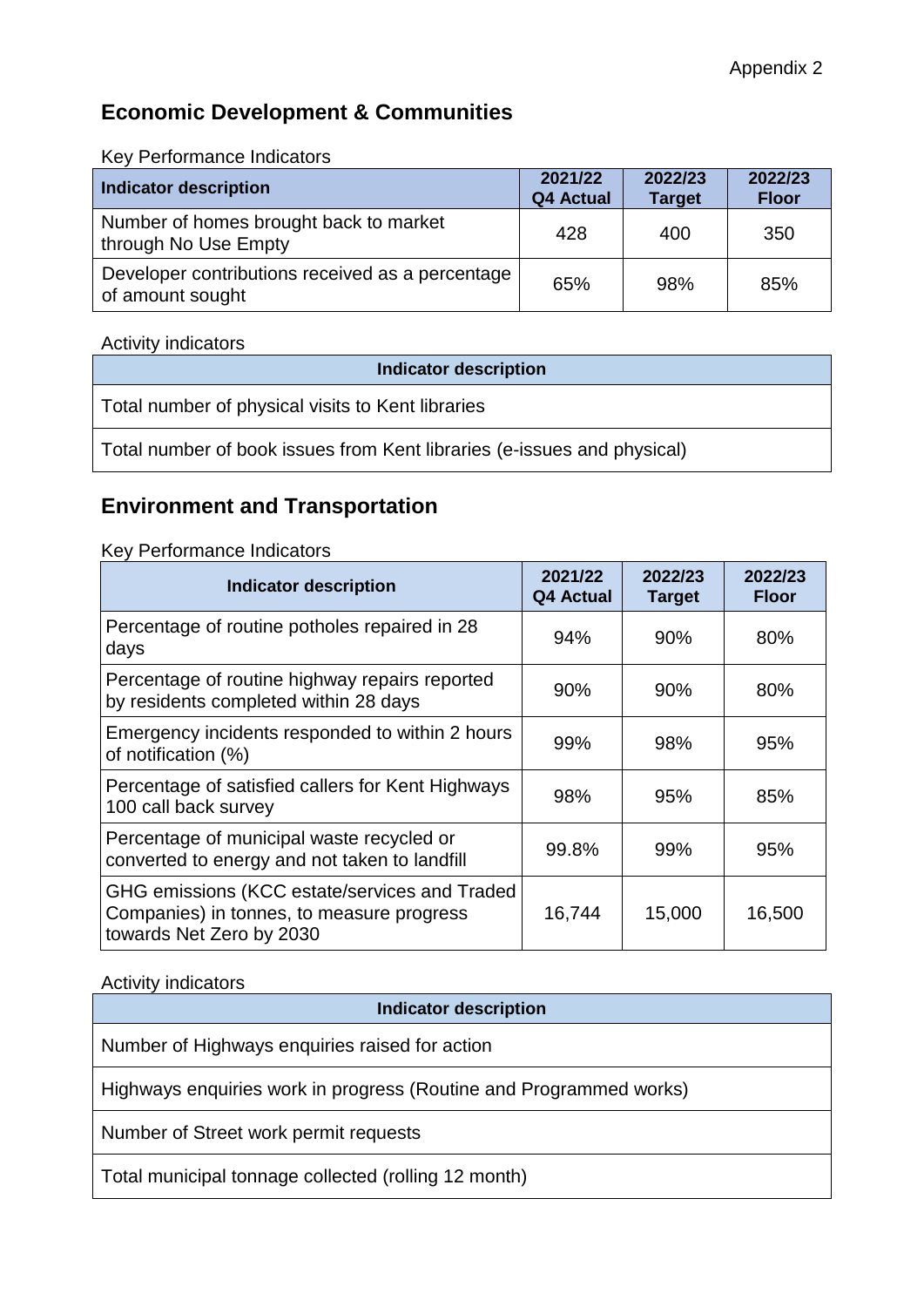# **Education and Wider Early Help**

### Key Performance Indicators

| <b>Indicator description</b>                                                                                   | 2021/22<br><b>Q4 Actual</b> | 2022/23<br><b>Target</b> | 2022/23<br><b>Floor</b> |
|----------------------------------------------------------------------------------------------------------------|-----------------------------|--------------------------|-------------------------|
| Percentage of Primary, secondary, Special and<br>PRUs with good or outstanding Ofsted inspection<br>judgements | 92%                         | 90%                      | 87%                     |
| Percentage of Early Years settings with Good or<br>Outstanding Ofsted inspection judgements                    | 97%                         | 98%                      | 93%                     |
| Percentage of EHCPs issued within 20 weeks                                                                     | 45%                         | 60%                      | 55%                     |
| Percentage of pupils (with EHCP's) being placed<br>in independent or out of county special schools             | 10.8%                       | 9%                       | 10.5%                   |
| Number of pupils permanently excluded from<br>school                                                           | 0.02%                       | 0.02%                    | 0.04%                   |
| Number of first-time entrants to youth justice<br>system                                                       | 229                         | 270                      | 340                     |

### Activity indicators

**Indicator description**

The number of initial requests for statutory assessment (for an EHC plan) per 1,000 population

Percentage of pupils with an EHCP

Percentage of Primary school applicants offered one of top three preferences

Percentage of Secondary school applicants offered one of top three preferences

Number of pupils in Reception year (Kent state funded schools)

Number of pupils in Year 7 (Kent state funded schools)

Percentage of 16-17 years olds Not in Education, Employment or Training (NEETs) or whose activity is Not Known

Percentage of 16-18 year olds who start an apprenticeship

Percentage of 18-24 year olds claiming Universal Credit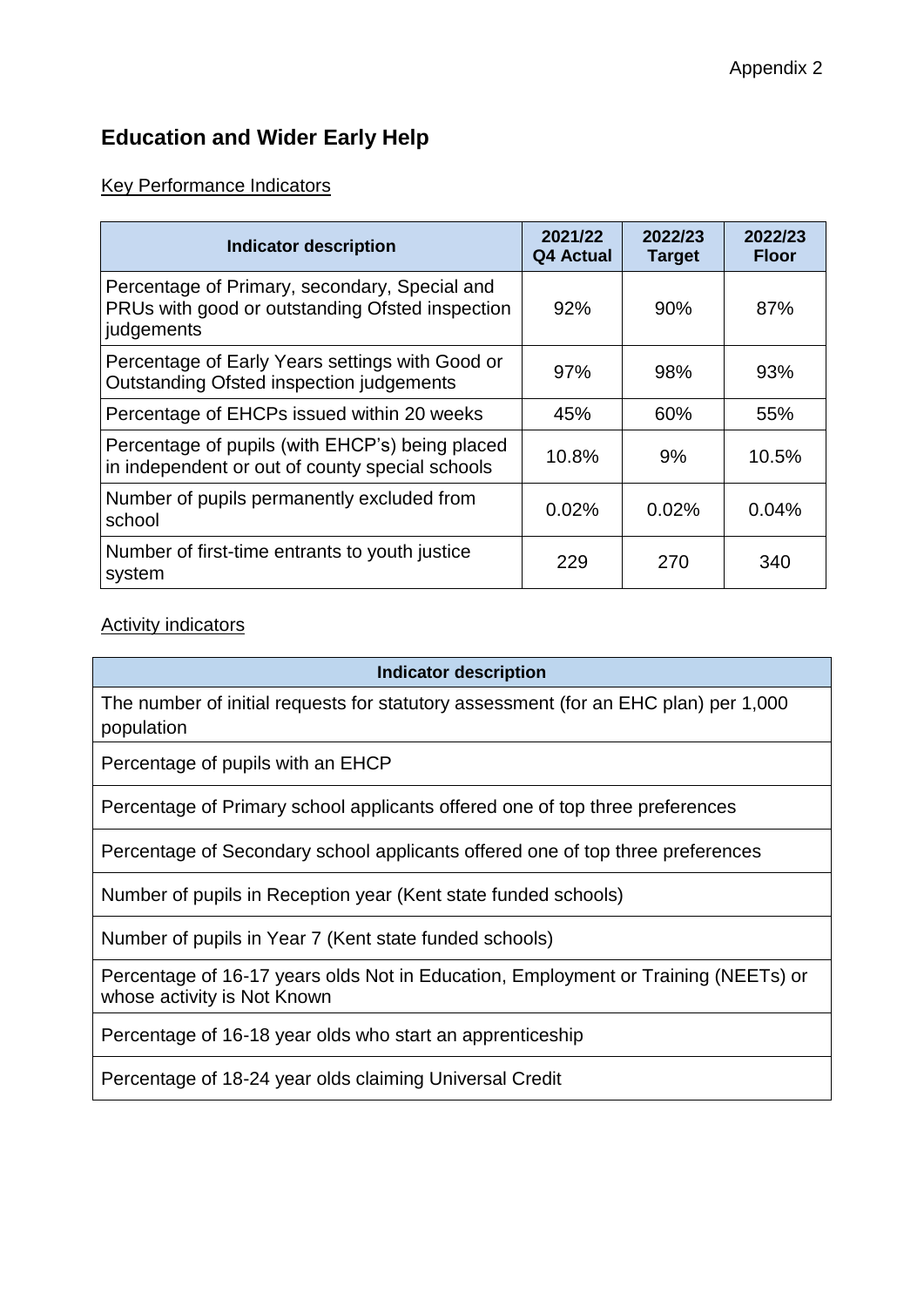## **Integrated Children's Services**

### Key Performance Indicators

| <b>Indicator description</b>                                                                                                  | 2021/22<br><b>Q4 Actual</b> | 2022/23<br><b>Target</b>             | 2022/23<br><b>Floor</b>          |
|-------------------------------------------------------------------------------------------------------------------------------|-----------------------------|--------------------------------------|----------------------------------|
| % of Early Help (EH) cases closed with outcomes<br>achieved that come back to EH or Children's<br>Social Care within 3 months | 13.4%                       | 15%                                  | <b>20%</b>                       |
| Percentage of Case holding posts filled by<br>permanent qualified social workers                                              | 83.3%                       | 85%                                  | 75%                              |
| Percentage of children's social care referrals that<br>were repeat referrals within 12 months                                 | 22%                         | 25%                                  | 30%                              |
| Children subject to a child protection plan for the<br>second or subsequent time                                              | 19.8%                       | <b>Between</b><br>17.5% and<br>22.5% | Above<br>27.5% or<br>below 12.5% |
| Average number of days between becoming<br>looked after and moving in with adoptive family                                    | 376.8                       | 426                                  | 450                              |
| Percentage foster care placements which are in-<br>house or with relatives and friends (excluding<br>UASC)                    | 78.3%                       | 85%                                  | 75%                              |
| Percentage of care leavers in education,<br>employment or training (of those KCC is in touch<br>with)                         | 57.9%                       | 65%                                  | 55%                              |

### **Activity indicators**

#### **Indicator description**

Number of open Early Help cases managed by Units

Rate of Children's Social Work (CSW) referrals per 10,000 population aged under 18

CSW caseload per 10,000 child population

Children with Child Protection Plans per 10,000 population

Children in Care (excluding Unaccompanied Asylum Seeking Children (UASC)) per 10,000 child population

Children in Care including UASC per 10,000 child population

Other local authority children in care placed into Kent

Number of care leavers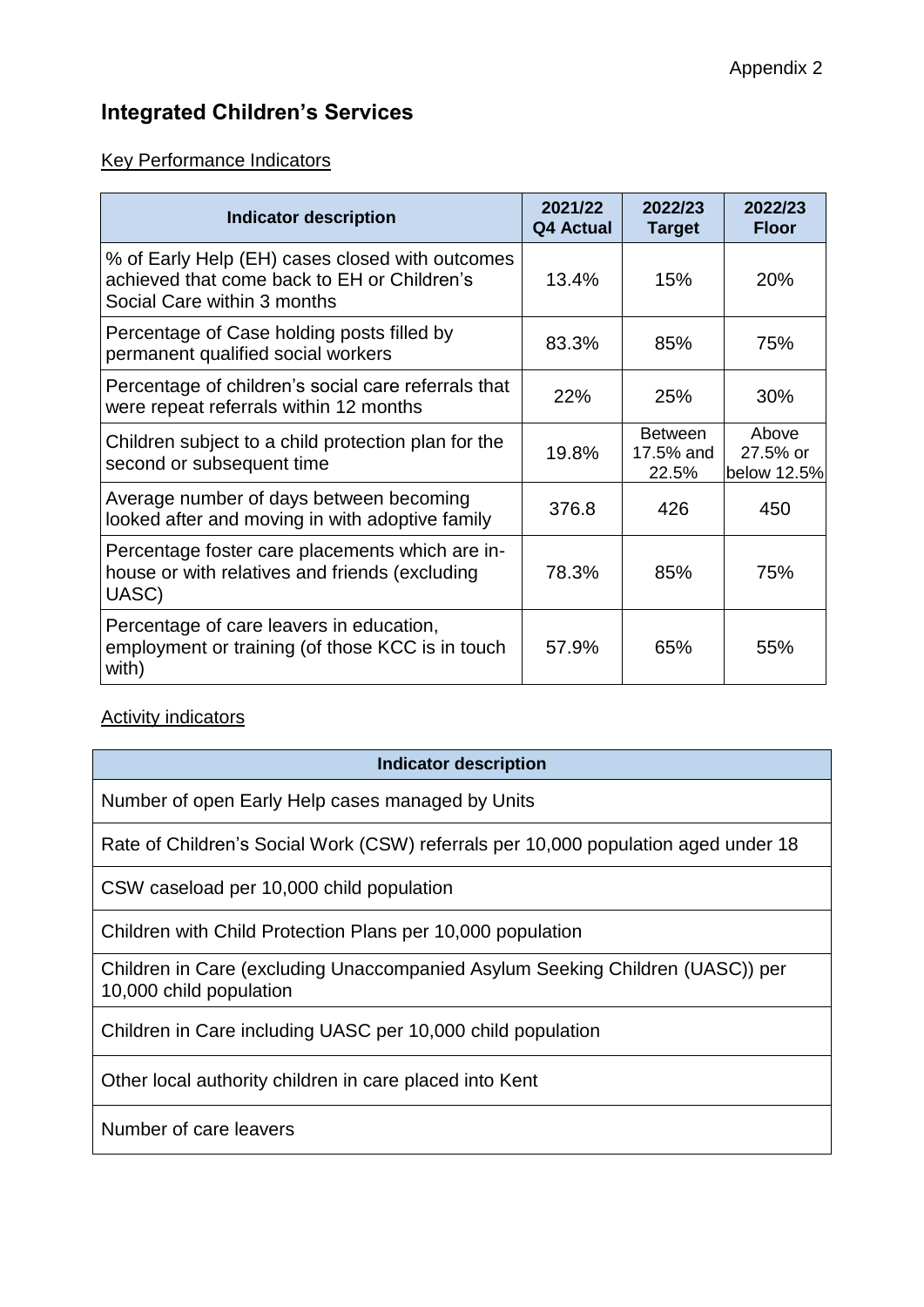# **Adult Social Care**

### Key Performance Indicators

| <b>Indicator description</b>                                                                                                                                                | 2021/22<br><b>Q4 Actual</b>     | 2022/23<br><b>Target</b> | 2022/23<br><b>Floor</b>       |
|-----------------------------------------------------------------------------------------------------------------------------------------------------------------------------|---------------------------------|--------------------------|-------------------------------|
| The percentage of people in receipt of a Direct<br>payment with Adult Social Care & Health                                                                                  | 25%                             | 30%                      | 24%                           |
| The % of KCC supported people in residential or<br>nursing care where the CQC rating is Good or<br>Outstanding.                                                             | 81%                             | 80%                      | 75%                           |
| Proportion of older people (65 and over) who<br>were still at home 91 days after discharge from<br>hospital into reablement / rehabilitation services<br>(Better Care Fund) | 85%                             | 85%                      | 80%                           |
| The percentage of people who have their contact<br>resolved by ASCH but then make contact again<br>within 3 months.                                                         |                                 | 9%                       | 13%                           |
| The proportion of new Care Needs Assessments<br>delivered within 28 days                                                                                                    | <b>New</b><br><b>Indicators</b> | 90%                      | 80%                           |
| Long Term support needs of older people (65 and<br>over) met by admission to residential and nursing<br>care homes, per 100,000 (Better Care Fund)                          |                                 | 111 per<br>100,000       | 138 <sub>per</sub><br>100,000 |

## **Activity indicators**

| <b>Indicator description</b>                                                                                                           |
|----------------------------------------------------------------------------------------------------------------------------------------|
| Number of people making contact with ASCH                                                                                              |
| Number of new Care Needs Assessments to be undertaken                                                                                  |
| Number of people requiring a Care needs Assessment on the last day of the Quarter                                                      |
| Number of new Carers assessments delivered                                                                                             |
| Number of people with an active Care & Support Plan at the end of the Quarter                                                          |
| Number of new support packages being arranged for people in the Quarter.                                                               |
| Average cost of new support packages arranged for people in the Quarter.                                                               |
| Number of people in Long Term Residential or Nursing Services, and the number<br>receiving long term community services in the Quarter |
| Number of people in Short Term Beds.                                                                                                   |
| Number of people in Kent Enablement at Home                                                                                            |
| Number of people accessing ASC Services who have a Mental Health need                                                                  |
| Number of people requiring an annual review to be completed on the last day of the<br>Quarter                                          |
| Number of Deprivation of Liberty Cofequerde opplications resoured and completed                                                        |

Number of Deprivation of Liberty Safeguards applications received and completed

Number of safeguarding enquiries open on the last day of the Quarter